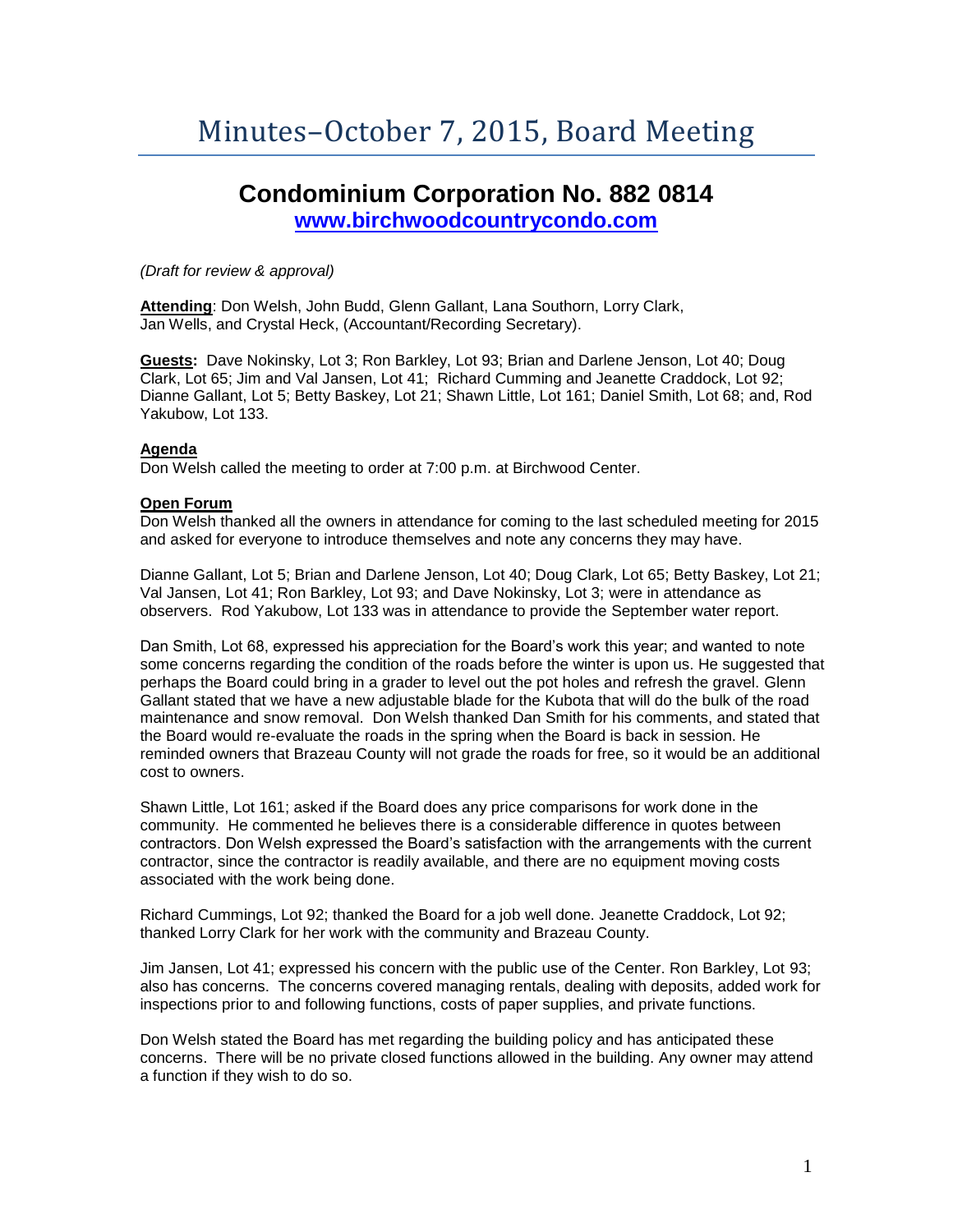Shawn Little, Lot 161; thought that what was in the policy made sense and the Board were correct in opening it up for owners to use if it was not a private function. Ron Barkley, Lot 93; doesn't agree with holding private functions at the Center. Jim and Val Jansen, Lot 41; would like to see the Board bring this to the AGM for additional opinions. Dianne Gallant, Lot 5; felt there should be a fee charged for use of paper products.

Don Welsh concluded the Board will review the drafts that have been prepared, i.e., application for use, guidelines and rules, security/cleaning check list, usage policy update; at the Board portion of the meeting, and will be cognizant of the concerns raised at the open forum.

Don Welsh summarized the status of the Land Use Bylaw (LUB) Update. Lorry Clark and Don Welsh were included in a focus group meeting which was held to obtain feedback prior to announcing the Land Use Bylaw Review Public Open Houses to be held: October 13, 2015, Brazeau County Office,1:00 - 4:00 p.m.; Violet Grove Community Hall, 5:30 – 8:00 p.m.; and, October 15, 2015, Carnwood Community Hall, 5:30 - 8 p.m. Don Welsh urged owners to attend at least one of the open houses to provide feedback on the proposed changes which appear to continue to be 30% slope and 30m set back. He stated the proposed changes, will have a huge impact on future development within our community.

The open forum was completed at 7:40 p.m.

# **Board Portion of Meeting**

Don Welsh called the Board portion of the meeting to order at 7:45 p.m. Don Welsh moved that the September 16, 2015 meeting minutes be accepted as presented, seconded by Jan Wells, carried unanimously.

# **Water Report**

Rod Yakubow submitted the September reports including water usage for filing. Water usage for September was a total of 151,812 gallons, and 17.5 gallons of Chlorine were used. All the wells are working efficiently. The AHS weekly report is being changed, and will no longer be stamped as satisfactory; instead a phone call will be made if there are any problems with the water. Rod Yakubow stated the cc valves in Cedar Glen have been turned off for those leaving for the winter; the cc valve at Nielsen Park turned off, and facilities winterized; and, that during the next month, he will replenish supplies.

#### **Site Services**

Bruce Swanston was not in attendance. Glen Gallant submitted an update. There is a steam truck coming tomorrow to clean out culverts located near Lot 74. Glenn Gallant will look in the ditching near Lot 88 next spring.

#### **Financial Report**

Crystal Heck submitted the revised July and August financial reports. There are still 24 owners in arrears and the next step in the process will be done in the next week.

**Brazeau County Liaison**. Board members will try to attend all the open houses on the Land Use Bylaw Review, and will work on being consistent with the information that is expressed. The Board would urge owners to attend the Brazeau County Office and Carnwood Community Hall meetings. Lana Southorn will prepare posters showing dates and times of the sessions, and will post on the notice board at the main gate, and the community notice board.

**BW Enhancement Projects Committee.** Brazeau County performed numerous safety checks on the playground. The weeds will be dealt with next spring, because of the lateness of the season.